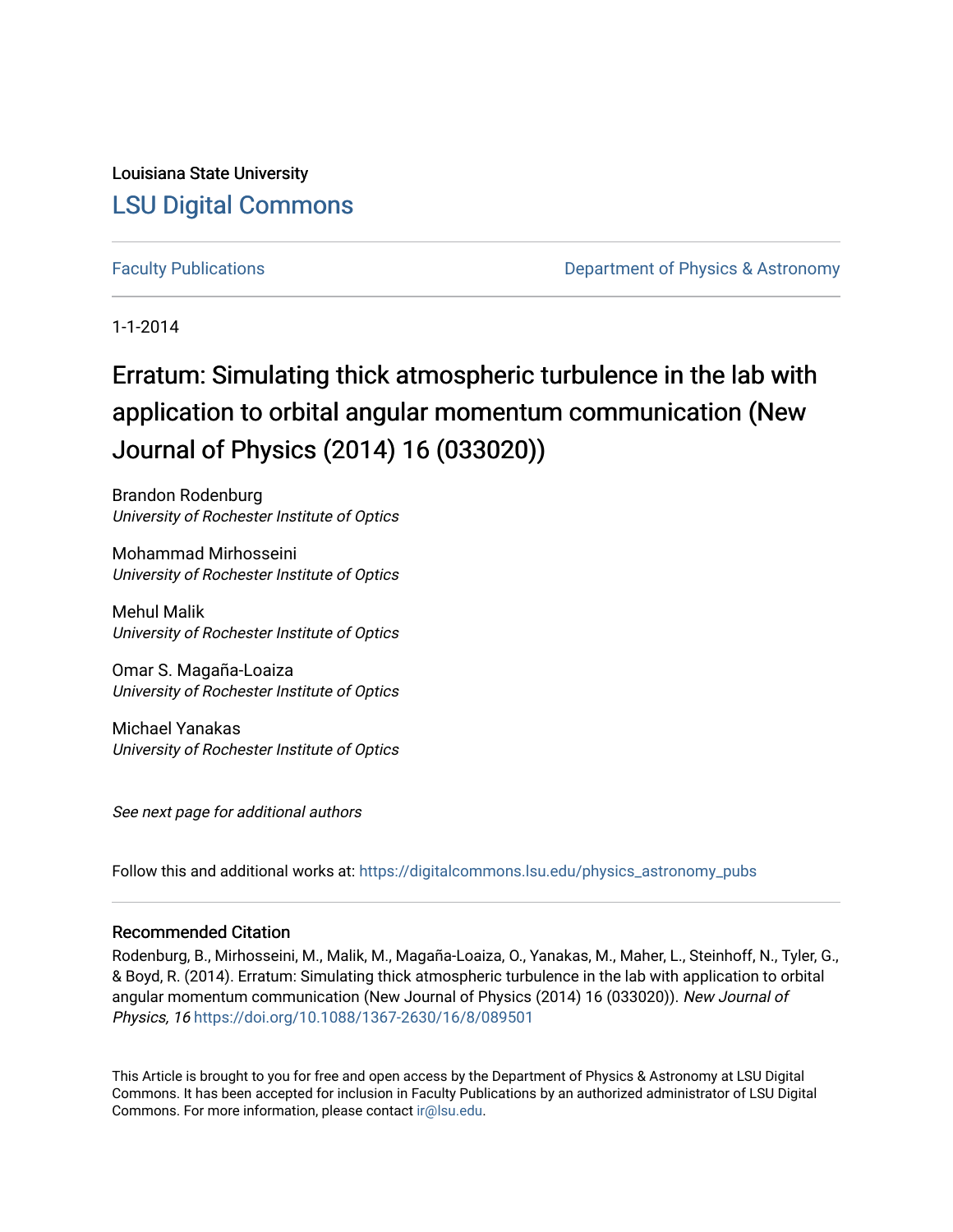#### Authors

Brandon Rodenburg, Mohammad Mirhosseini, Mehul Malik, Omar S. Magaña-Loaiza, Michael Yanakas, Laura Maher, Nicholas K. Steinhoff, Glenn A. Tyler, and Robert W. Boyd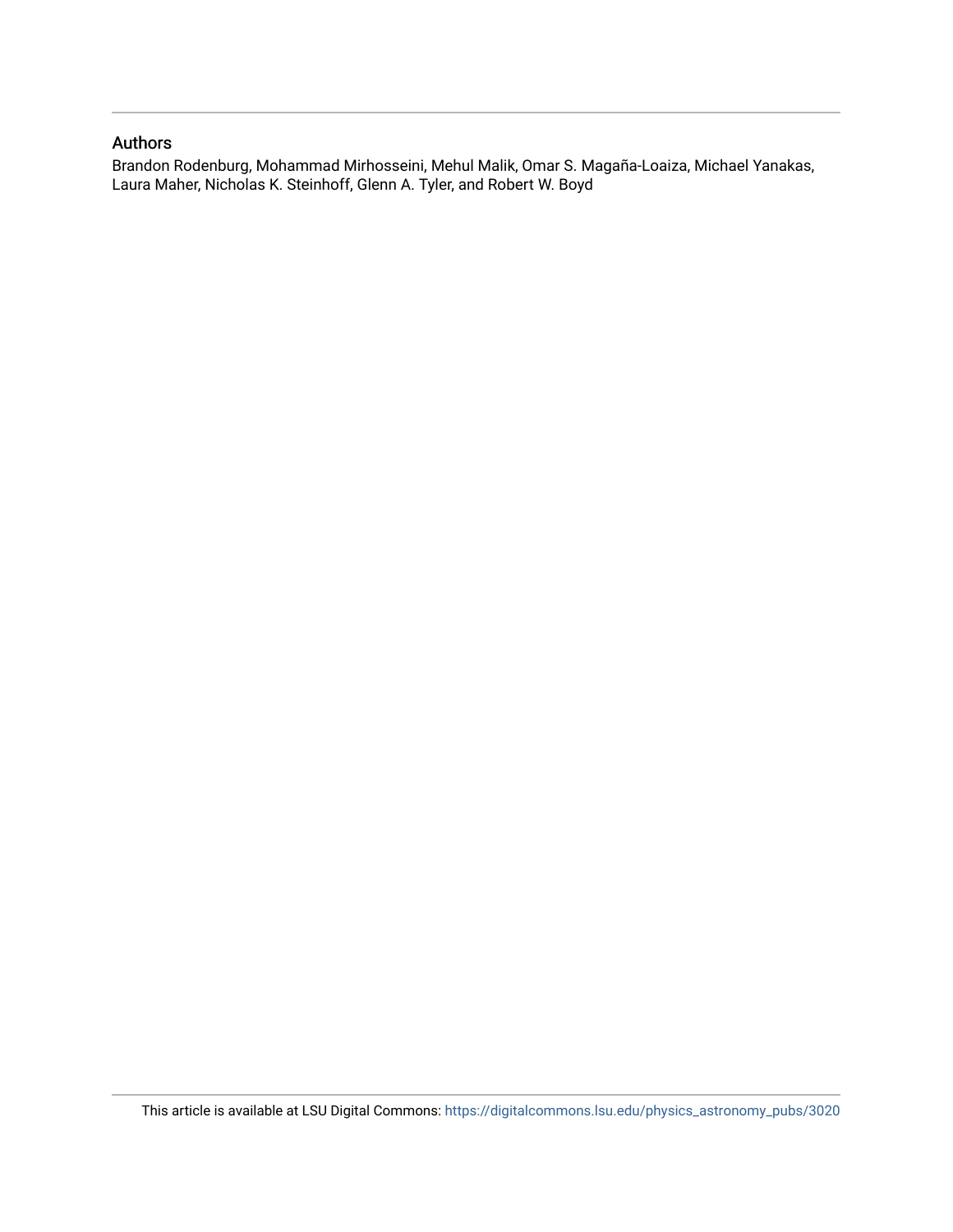The open access journal at the forefront of physics

#### **CORRIGENDUM • OPEN ACCESS**

Corrigendum: Simulating thick atmospheric turbulence in the lab with application to orbital angular momentum communication (2014 New J. Phys. 16 [033020](http://dx.doi.org/10.1088/1367-2630/16/3/033020))

To cite this article: Brandon Rodenburg et al 2014 New J. Phys. **16** 089501

View the [article online](https://doi.org/10.1088/1367-2630/16/8/089501) for updates and enhancements.

#### You may also like

- [Direct time-resolved observation of](https://iopscience.iop.org/article/10.1088/0029-5515/55/3/033020) [tungsten nanostructured growth due to](https://iopscience.iop.org/article/10.1088/0029-5515/55/3/033020) [helium plasma exposure](https://iopscience.iop.org/article/10.1088/0029-5515/55/3/033020) P. Fiflis, D. Curreli and D.N. Ruzic
- [Terahertz-optical intensity grating for](https://iopscience.iop.org/article/10.1088/1367-2630/ab0aa7) [creating high-charge, attosecond electron](https://iopscience.iop.org/article/10.1088/1367-2630/ab0aa7) [bunches](https://iopscience.iop.org/article/10.1088/1367-2630/ab0aa7) Jeremy Lim, Yidong Chong and Liang Jie Wong
- [Topological transitions of the Fermi](https://iopscience.iop.org/article/10.1088/1367-2630/aa5f8e) [surface of osmium under pressure: an](https://iopscience.iop.org/article/10.1088/1367-2630/aa5f8e) [LDA+DMFT study](https://iopscience.iop.org/article/10.1088/1367-2630/aa5f8e) Qingguo Feng, Marcus Ekholm, Ferenc Tasnádi et al.

### Recent citations

- [Quantum imaging and information](http://iopscience.iop.org/0034-4885/82/12/124401) Omar S Magaña-Loaiza and Robert W Boyd -
- [J. Wu](https://doi.org/10.1109/ICOCN.2015.7203599) [e](https://doi.org/10.1109/ICOCN.2015.7203599)t al
- [Resilience of hybrid optical angular](https://doi.org/10.1038/srep08424) [momentum qubits to turbulence](https://doi.org/10.1038/srep08424) Osvaldo Jiménez Farías et al